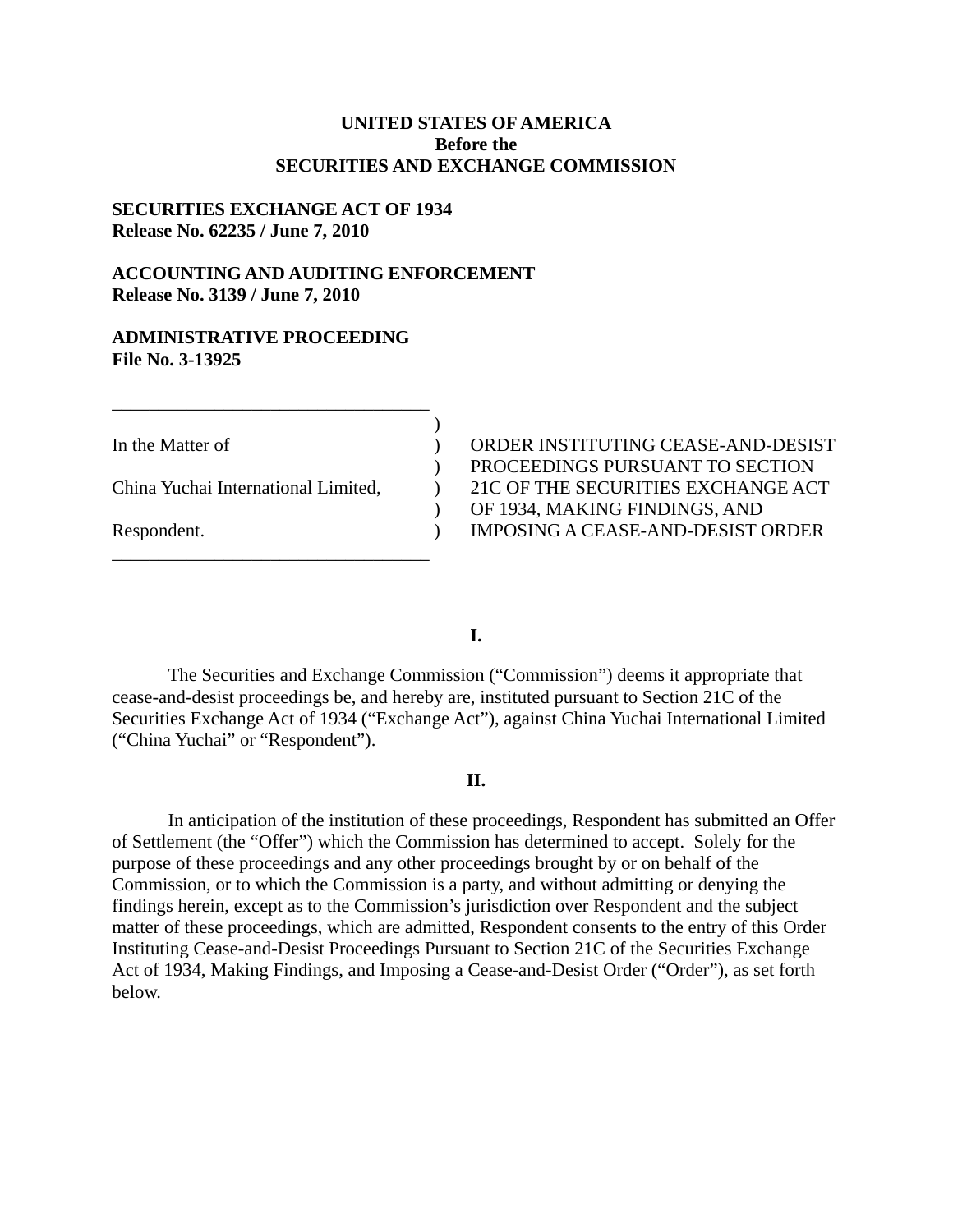On the basis of this Order and Respondent's Offer, the Commission finds<sup>1</sup> that:

1. This matter concerns China Yuchai's violations of the reporting, books and records and internal controls provisions of the securities laws, arising out of China Yuchai's material overstatement of net income for the year ended December 31, 2005. The overstatement was caused by an erroneous material adjusting journal entry made at China Yuchai's majorityowned subsidiary, Guangxi Yuchai Machinery Company Limited ("Guangxi Yuchai"). China Yuchai included the overstated financial results in its annual report for 2005, which it filed with the Commission in August 2006. In 2008, China Yuchai restated its 2005 financial statements, including the reversal of the erroneous adjusting journal entry at the subsidiary.

2. China Yuchai is a Bermuda company headquartered in Singapore. China Yuchai's common stock is registered with the Commission under Section 12(b) of the Exchange Act, and is listed on the New York Stock Exchange. China Yuchai owns 76.4% of Guangxi Yuchai, a Sino-foreign joint stock company, headquartered in Yulin City in the People's Republic of China ("PRC"). Guangxi Yuchai manufactures and distributes diesel engines in the PRC.

3. The erroneous material adjusting journal entry arose as a result of inadequate financial controls at Guangxi Yuchai. Guangxi Yuchai had been consistently profitable between 1998 and 2004. In the second half of 2005, however, Guangxi Yuchai's financial statements began to reflect monthly losses, which worsened as the year progressed. Guangxi Yuchai's management and finance department considered whether technical problems with new accounting software installed earlier that year had overstated the "Goods Received/Invoices Not Received" ("GR/IR") account, because the GR/IR year-end balance had grown significantly over the previous year. The GR/IR account tracks the cost of raw materials delivered to Guangxi Yuchai's warehouse prior to the receipt of invoices from vendors. GR/IR is consolidated with Accounts Payable on Guangxi Yuchai's balance sheet.

4. To investigate the possible error, the Guangxi Yuchai procurement department staff manually counted warehouse receiving documents and called suppliers to discuss shipments and invoices. Using the procurement department data, the finance department staff substantiated a GR/IR account balance of Rmb 400 million, but the accounting software indicated a balance of Rmb 568 million. On January 20, 2006, the finance department input an adjusting entry of Rmb 168 million (equivalent to approximately \$21 million) into the GR/IR account for the period ending December 31, 2005.

5. After the adjusting entry had been made, personnel in the Guangxi Yuchai finance department discovered additional warehouse receipts that had not been included in the January 2006 count. The discovery of the additional warehouse receipts indicated that the adjusting journal entry made in January 2006 was at least partially erroneous. However, no one at

1

<sup>&</sup>lt;sup>1</sup> The findings herein are made pursuant to Respondent's Offer of Settlement and are not binding on any other person or entity in this or any other proceeding.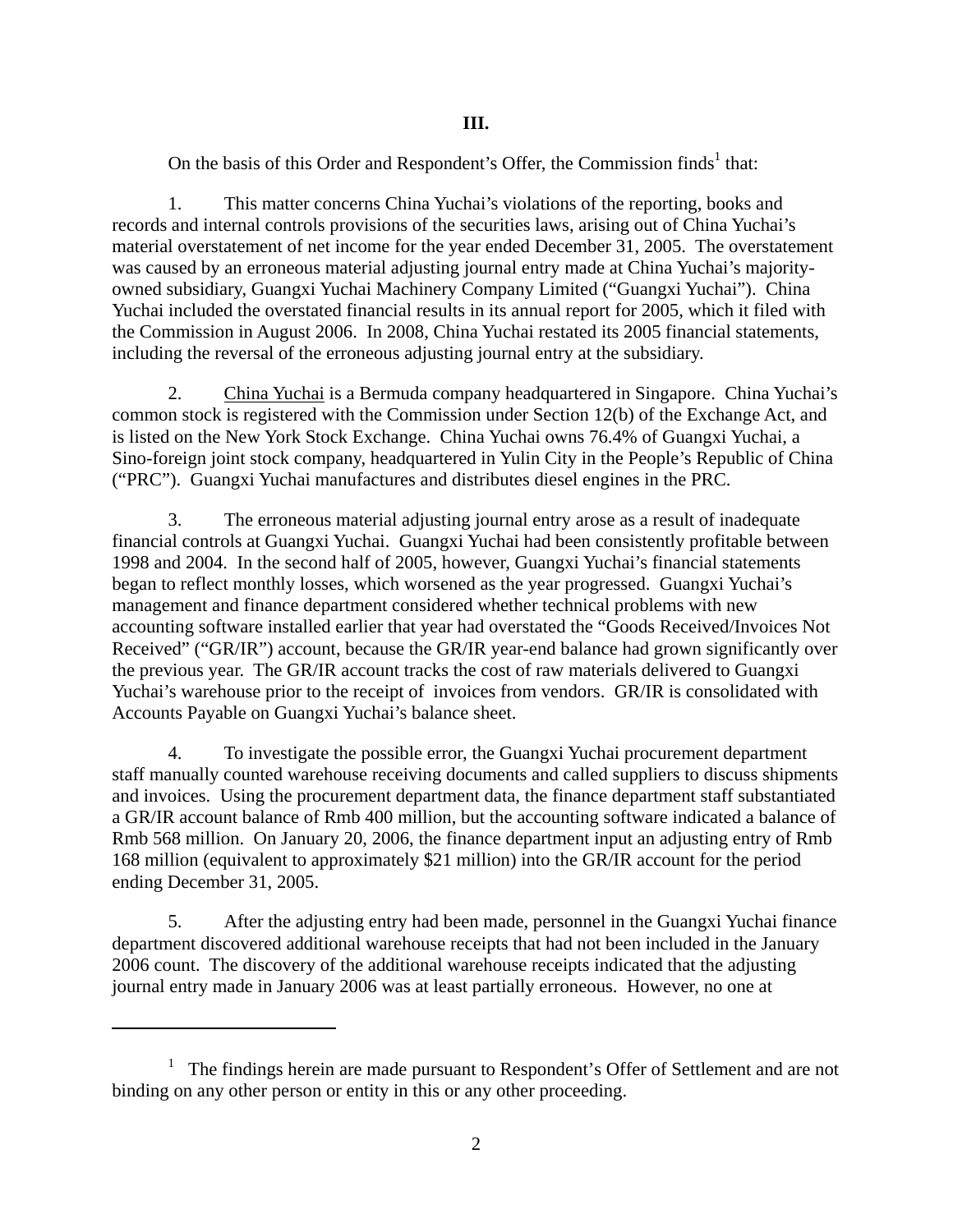Guangxi Yuchai informed anyone at China Yuchai of the discovery of the additional receipts or informed the parent company that the adjusting journal entry was at least partially erroneous.

erroneous adjusting journal entry. 6. On August 8, 2006, China Yuchai filed its 2005 annual report with the Commission on Form 20-F, incorrectly reporting net income of \$8.5 million as a result of the

7. In June 2007, finance personnel at China Yuchai learned that the January 2006 adjusting journal entry was at least partially erroneous when an accountant in the Guangxi Yuchai finance department proposed a partial reversal of the adjusting entry. China Yuchai's Audit Committee was informed of the issue and hired outside counsel to conduct an internal investigation of the issue.

8. In August 2007, following a preliminary investigation, China Yuchai publicly disclosed that it was conducting an investigation into a possible accounting error and that "Rmb 168 million . . . may have to be reversed."

approximately \$12.5 million). Guangxi Yuchai reversed the entire January 2006 adjusting entry. 9. On May 30, 2008, China Yuchai filed an amended Form 20-F which restated its financial results for 2005. In the restatement, China Yuchai reported a net loss for the year of \$4 million instead of the \$8.5 million net income originally reported (a decrease of During the course of finalizing the adjusting entry in the restated financial results for 2005, China Yuchai identified certain other accounting errors not previously known and corrected these other accounting errors in its restated financial results for 2005.

10. China Yuchai has made changes to Guangxi Yuchai's internal controls designed to diminish the likelihood of such problems in the future. These included effecting changes in the personnel in the Guangxi Yuchai finance department, adopting new procedures for posting accounting entries, and training finance personnel in U.S. Generally Accepted Accounting Principles.

11. As a result of the conduct described above, China Yuchai violated Section 13(a) of the Exchange Act and Rules 12b-20 and 13a-1 thereunder, which require every issuer of a security registered pursuant to Section 12 of the Exchange Act to file with the Commission information, documents, and annual reports as the Commission may require, and mandate that reports contain such further material information as may be necessary to make the required statements not misleading.

12. China Yuchai's 2005 annual report on Form 20-F, filed on August 8, 2006, materially overstated the company's net income and other financial performance measurements, due to the erroneous adjusting journal entry at China Yuchai's majority-owned subsidiary.

13. As a result of the conduct described above, China Yuchai violated Section 13(b)(2)(A) of the Exchange Act, which requires reporting companies to make and keep books, records, and accounts which, in reasonable detail, accurately and fairly reflect their transactions and dispositions of their assets. As a result of the erroneous material adjustment to the GR/IR account, China Yuchai's books, records, and accounts were materially misstated and did not accurately and fairly reflect the transactions and dispositions of the company's assets.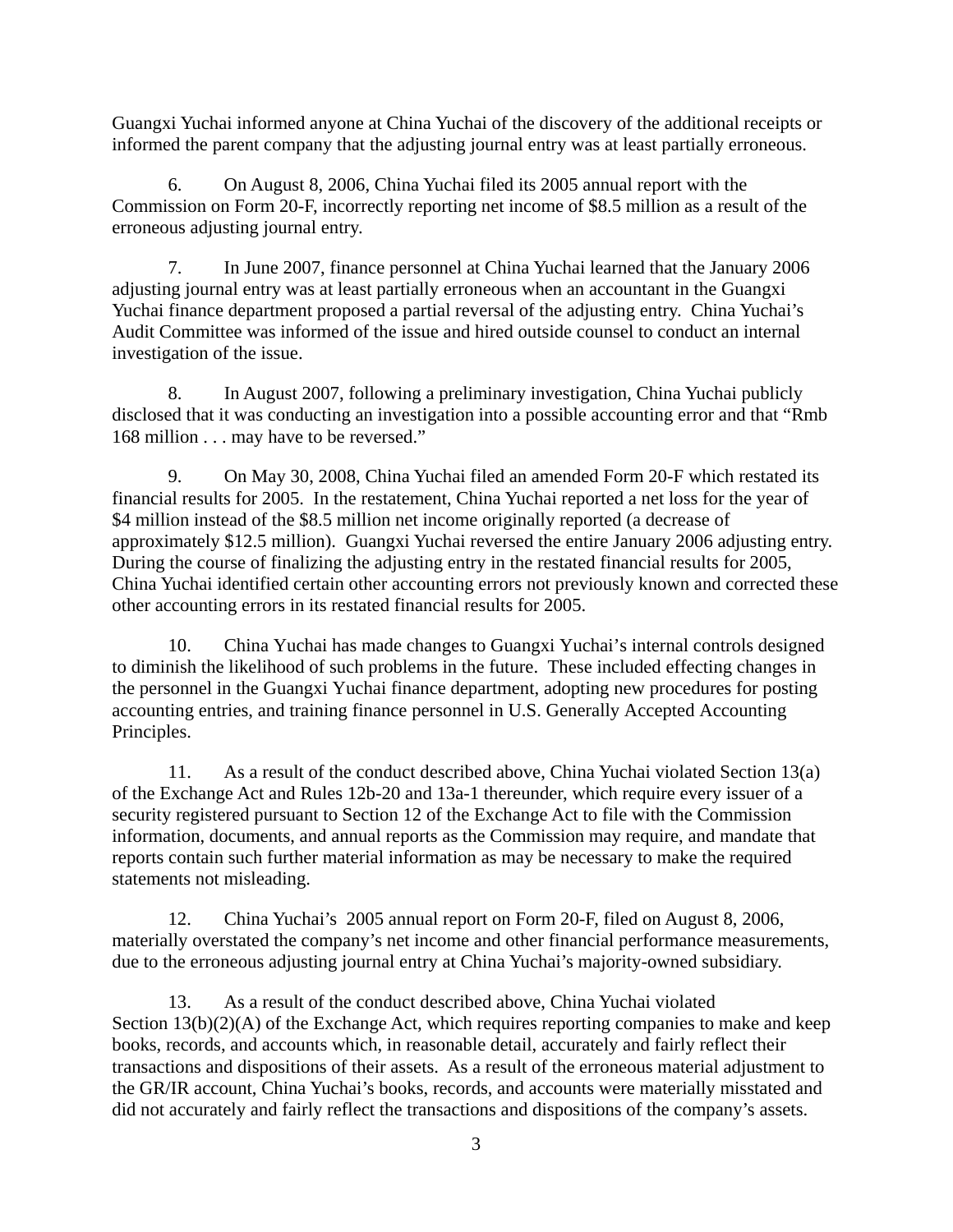14. As a result of the conduct described above, China Yuchai violated Section 13(b)(2)(B) of the Exchange Act, which requires all reporting companies to devise and maintain a system of internal accounting controls sufficient to provide reasonable assurances that transactions are recorded as necessary to permit preparation of financial statements in accordance with generally accepted accounting principles. China Yuchai's internal controls were not sufficient to prevent the entry of an erroneous material adjustment to the accounts of its majorityowned subsidiary, or to require the reversal of that adjustment when it became apparent that it was erroneous.

## **China Yuchai's Remedial Efforts**

In determining to accept the Offer, the Commission considered remedial acts promptly undertaken by Respondent and cooperation afforded the Commission staff.

**IV.** 

In view of the foregoing, the Commission deems it appropriate to impose the sanctions agreed to in Respondent China Yuchai's Offer.

Accordingly, it is hereby ORDERED that, pursuant to Section 21C of the Exchange Act, Respondent China Yuchai cease and desist from committing or causing any violations and any future violations of Sections 13(a), 13(b)(2)(A) and 13(b)(2)(B) of the Exchange Act and Rules 12b-20 and13a-1 thereunder.

By the Commission.

Secretary Secretary Elizabeth M. Murphy